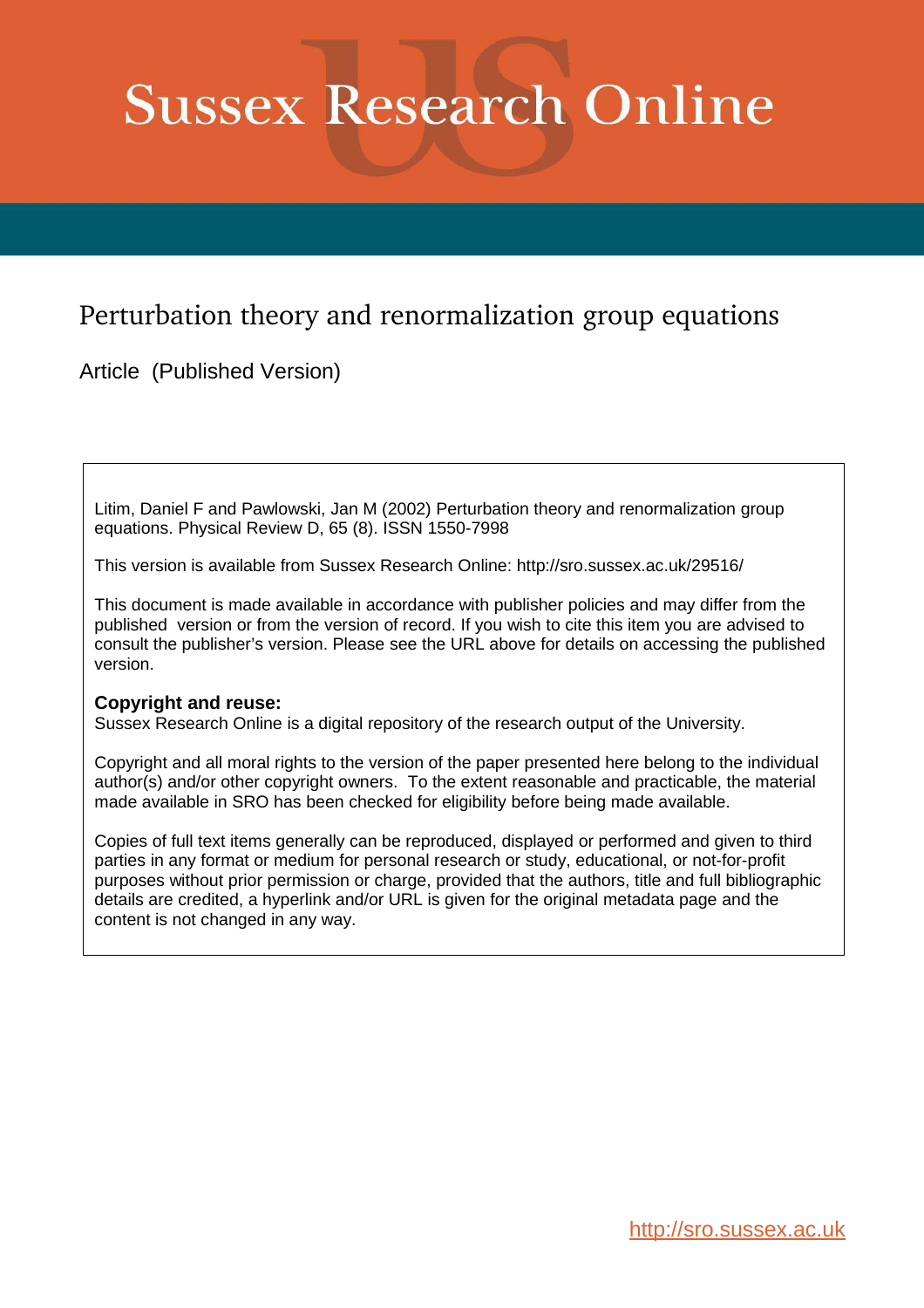### **Perturbation theory and renormalization group equations**

Daniel F. Litim\* *Theory Division, CERN, CH-1211 Geneva 23, Switzerland*

Jan M. Pawlowski†

Institut für Theoretische Physik III, Universität Erlangen, D-91054 Erlangen, Germany (Received 22 November 2001; published 5 April 2002)

We discuss the perturbative expansion of several one loop improved renormalization group equations. It is shown that in general the integrated renormalization group flows fail to reproduce perturbation theory beyond one loop.

DOI: 10.1103/PhysRevD.65.081701 PACS number(s): 11.10.Gh, 05.10.Cc

#### **1. INTRODUCTION**

Renormalization group  $(RG)$  methods are an essential ingredient in the study of nonperturbative problems in continuum and lattice formulations of quantum field theory. A number of RG equations have been proposed, where the starting point is the (infrared) regularized one-loop effective action. Taking the derivative with respect to the infrared scale together with a subsequent one-loop improvement leads to a flow for the effective action. The merit of such an equation is its flexibility, as it allows for nonperturbative approximations not bound to the weak coupling regime. Thus, these flows are particularly interesting for theories where one has to resort to truncations because the full problem is too hard to attack. Indeed, surprisingly good results concerning critical exponents in scalar theories have been obtained within simple approximations to a particular version of a one-loop improved  $RG[1]$ , based on a proper-time representation of the one-loop effective action  $[2]$ . It has also been suggested that the proper-time RG may be an interesting tool for gauge theories, since the regularization respects a local non-Abelian gauge symmetry [3].

However, results obtained within a truncated system are only as good as the accompanying quality checks. Apart from the inherent problems of these checks, the present situation requires additional care, since most of the one-loop improved RG flows lack a first-principles derivation. Such flows suffer from a severe conceptual problem. It is unclear whether they are only approximations to flows for the full effective action or whether they represent an exact flow. The latter is indeed known to hold true for exact RG (ERG) flows  $[4,5]$  (for reviews see [6]). They can be obtained within a one-loop improvement, but also from a first-principles derivation, mostly done within a path integral representation. The strength of exact RG flows is that systematic approximations of the integrated flow correspond to systematic approximations to the full quantum theory. This property, in combination with the convergence behavior of the flow, is at the root of the predictive power of the formalism. The similarity of the different one-loop improved flows, including ERG flows, has fueled hopes that the scenario just described for exact flows may be valid in general.

Based on this picture, and prior to an application of a general one-loop improved flow to any physical problem, it is mandatory to either prove that a given flow is exact, or to unravel its inherent approximations. A way to settle these questions consists of a detailed comparison of one-loop improved flows with known exact flows. Within the derivative expansion, this has been studied in  $[1]$ . In this Rapid Communication, we take a different route and study one-loop improved RG equations within perturbation theory. It is shown that they only represent, in general, approximations to flows in the full theory. This result is achieved by a structural analysis of the flows, and by calculating the diagrammatic representation of the two-loop contributions to the effective action generated by the flow through an iterative formal integration. In general neither the graphs nor the combinatorial factors of the two-loop diagrams that originate from oneloop improved flows, are the correct ones. A full account of the present calculation together with a discussion of related issues will be presented in  $[7]$ .

#### **II. ONE-LOOP IMPROVED RENORMALIZATION GROUP**

We briefly review the philosophy of a one-loop improved renormalization group. The starting point is the formal equation for the one-loop effective action:

$$
\Gamma^{1\text{-loop}} = S_{cl} + \frac{1}{2}\text{Tr}\ln S^{(2)}.
$$
 (1)

The trace in Eq.  $(1)$  is ill-defined and requires—at least—an UV regularization. A one-loop improved RG is derived from Eq.  $(1)$  by first employing an explicit regularization, taking the derivative with respect to the cutoff scale *k* and then substituting  $S^{(2)}$  by  $\Gamma^{(2)}$ . Here, we concentrate on infrared regularizations; this does not make a difference for the flow itself, which in either case should be local in momentum space, e.g., only a small momentum range about  $q^2 \approx k^2$  contributes to the flow at fixed *k*.

Let us start with the derivation of the ERG flow  $[4-6]$ . Adding an infrared regulator  $R$  (a momentum-dependent mass term) to  $S^{(2)}$  in Eq. (1) and proceeding according to the one-loop improvement philosophy, we arrive at

<sup>\*</sup>Email address: Daniel.Litim@cern.ch

<sup>†</sup>Email address: jmp@theorie3.physik.uni-erlangen.de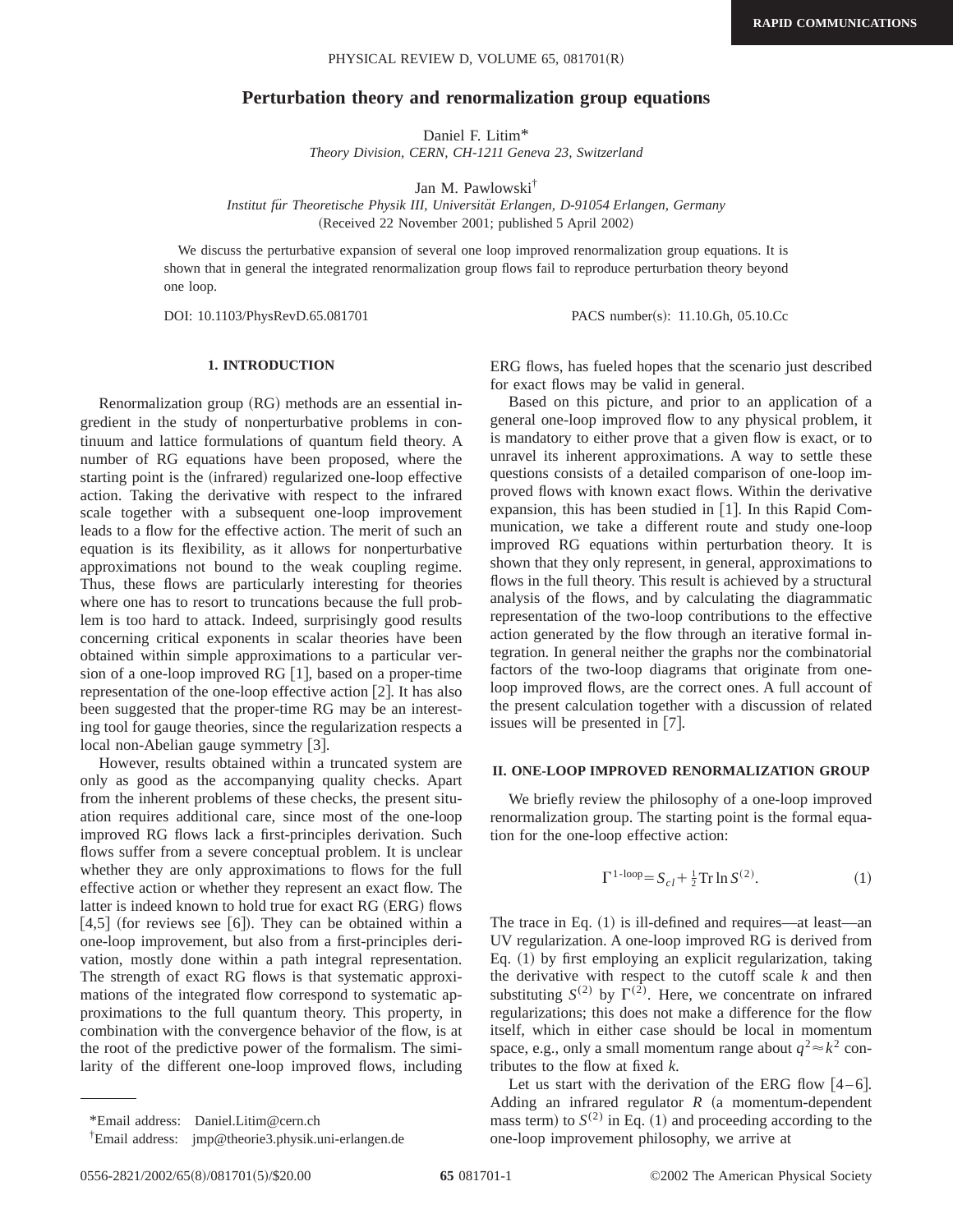DANIEL F. LITIM AND JAN M. PAWLOWSKI PHYSICAL REVIEW D 65 081701(R)

$$
\partial_t \Gamma_k = \frac{1}{2} \operatorname{Tr}(\Gamma_k^{(2)} + R)^{-1} \partial_t R,\tag{2}
$$

where  $t = \ln k$  is the logarithmic infrared scale introduced via *R*. The regulator *R* has to meet some requirements as a function of momentum and the cutoff scale, which are discussed at length in the literature. For our purpose these consistency requirements are irrelevant, since we only want to perform iterative formal integrations.

We emphasise that a general exact flow is the flow of some operator insertion within the theory. A first-principle derivation of the ERG, for example, is based on the insertion  $\frac{1}{2} \int \phi R \phi$ . Insisting on the one-loop nature of the flow, one is *bound* to an insertion which is at most quadratic in the fields. Otherwise, the corresponding exact flow would also contain higher-loop contributions. We conclude that an exact flow with a one-loop structure must depend *linearly* on the full propagator. This is indeed the case for the ERG flow  $(2)$ .

Another possibility for regularizing the expression in Eq. (1) is to modify the trace itself by inserting an operator  $\rho$ multiplicatively [8]. This amounts to the replacement Tr ln  $S^{(2)} \rightarrow$ Tr $\rho$  ln  $S^{(2)}$  in (1) and leads to the one-loop improved RG flow

$$
\partial_t \Gamma_k = \frac{1}{2} \text{Tr} \, \partial_t \rho \ln \Gamma_k^{(2)} \,. \tag{3}
$$

The multiplicative structure of this flow is particularly convenient, when used in numerical applications. Note, that opposed to Eq.  $(2)$ , the flow  $(3)$  depends on the logarithm of  $\Gamma_k^{(2)}$ . Based on this structure, we can already conclude that Eq.  $(3)$  cannot be exact.

Finally we consider a regularization based on a propertime representation of Eq.  $(1)$ ,

$$
\Gamma^{1\text{-loop}} = S_{cl} - \frac{1}{2} \int \frac{ds}{s} \text{Tr} \exp(-s S_{cl}^{(2)}). \tag{4}
$$

Now we multiply the integrand in  $(4)$  by a regularizing function  $f(s\Lambda^2) - f(sk^2)$  [9]. Proceeding along the lines of the one loop improvement we arrive at  $[2]$ 

$$
\partial_t \Gamma_k = \frac{1}{2} \int_0^\infty \frac{ds}{s} \partial_t f \operatorname{Tr} \exp(-s \Gamma_k^{(2)}). \tag{5}
$$

In order to facilitate the perturbative calculations below, we cast the flow equation  $(5)$  in a form which is more convenient for this purpose. This alternative representation also reveals more clearly the structure of the proper-time flows. To that end, we expand a general proper-time flow in the following basis set of regulator functions *f*:

$$
\partial_t f(x; m) = \frac{2}{\Gamma(m)} x^m \exp(-x).
$$
 (6)

Here,  $x = k^2 s$ . Note that the IR behavior is controlled by the term  $e^{-x}$ , where *x* serves as a mass. These flows cover all proper-time flows that have been studied in the literature  $\left[1-3,10-18\right]$ . Moreover, linear combinations  $\sum_{m} d_m f(x;m)$ of Eq. (6) with  $\Sigma_m d_m = 1$  cover all flows with masslike IR behavior. The trace in Eq.  $(5)$  can be written in terms of the

normalized eigenfunctions  $\Psi_n$  of  $\Gamma_k^{(2)}$  with  $\Gamma_k^{(2)}\Psi_n$  $=$  $\lambda_n \Psi_n$ . Within this representation we deal with simple *s* integrals. By performing the  $s$  integration we arrive at  $[7]$ 

$$
\partial_t \Gamma_k = \text{Tr} \left( \frac{k^2}{\Gamma_k^{(2)} + k^2} \right)^m. \tag{7}
$$

The operator kernel inside the trace is the *m*th power of a Callan-Symanzik kernel. We note that the *functional dependence* of Eq. (7) on  $\Gamma^{(2)}$  depends on the regularization. Above, we have argued that an exact one-loop flow has to depend linearly on the full propagator. Hence, Eq.  $(7)$  is not exact for  $m \neq 1$  due to the nonlinear dependence of Eq. (7) on the full propagator.

In addition, Eq.  $(7)$  also signals that, at least in perturbation theory, the deviation of a general proper-time flow from an exact flow is regularization dependent. In contrast, for both Eqs. (2) and (3), the functional dependence on  $\Gamma^{(2)}$  and, thus, the result of their formal integration is independent of the regularization. For Eq.  $(5)$ , however, linear combinations of Eq.  $(7)$  span the space of all kernels which decay at least as  $(\Gamma^{(2)} + k^2)^{-1}$  and reproduce the one-loop effective action. A general kernel trivially leads a to a nonunique end point of the flow. This result also implies that Eq.  $(5)$ , in general, is not an exact flow.

#### **III. EFFECTIVE ACTION AT ONE LOOP**

Thus, prior to any use of the flows  $(3)$  and  $(5)$ , it is mandatory to collect more information on their inherit deviation from exact flows. Here, this is done by explicitly calculating one-loop and two-loop effective actions following from the flows. This also serves as an independent proof of our general statements. We restrict ourselves to a scalar theory with one species of fields, but with general interaction. The results are easily generalized to arbitrary field content. As the flows  $(2)$ ,  $(3)$  and  $(5)$  are derived as one-loop improved flows from the one-loop effective action  $(1)$ , their integrals reproduce the one-loop effective action in the limit, where the infrared cutoff tends to zero. It is instructive to see how this comes about. The one-loop contribution  $\Delta\Gamma_1$  is given by

$$
\Delta\Gamma_1 = \int_{\Lambda}^k \frac{dk'}{k'} (\partial_{t'} \Gamma_{k'})_{1\text{-loop}}.
$$
 (8)

Here,  $(\partial_t \Gamma_{k'})_{1-loop}$  stands for the right-hand sides in either of the flow equations (2), (3), or (5), with  $\Gamma_k^{(2)}$  substituted by  $S^{(2)}$ . This is sufficient to obtain the effective action at one loop.

Consequently, integrating the ERG flow  $(2)$  leads to

$$
\Delta\Gamma_1 = \frac{1}{2}\text{Tr}[\ln(S^{(2)} + R)]_{\Lambda}^k. \tag{9}
$$

Note that even for  $k\neq 0$  the expression functionally resembles the one-loop contribution to the effective action. Indeed, it is the UV regularized one-loop contribution for a theory with propagator  $S^{(2)} + R$ .

Integrating the one-loop improved flow  $(3)$  leads to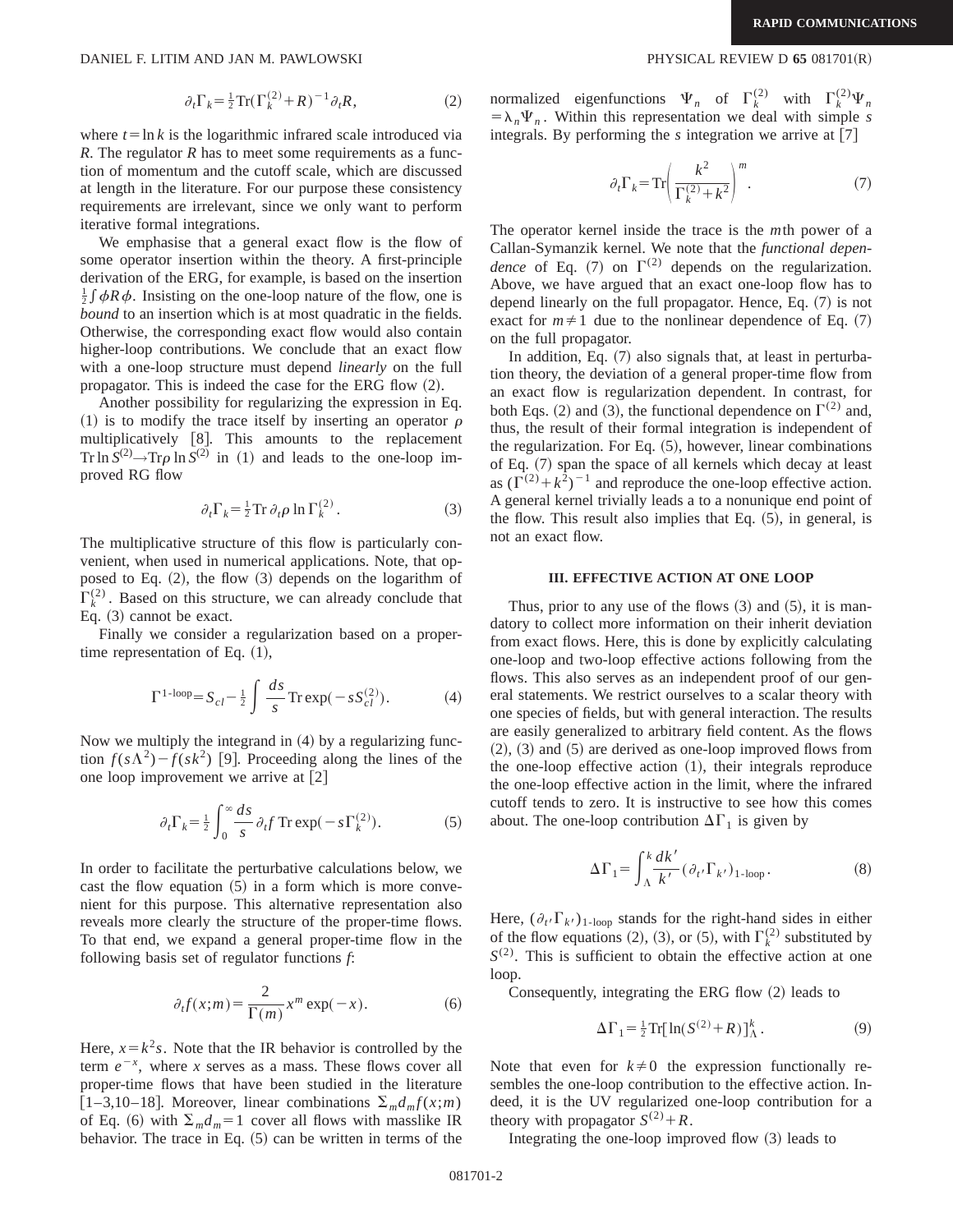PERTURBATION THEORY AND RENORMALIZATION . . . PHYSICAL REVIEW D **65** 081701~R!

$$
\Delta\Gamma_1 = \frac{1}{2}\operatorname{Tr}[\rho \ln S^{(2)}]_{\Lambda}^k. \tag{10}
$$

Again this resembles the one-loop effective action for any *k*. In contrast to an ERG flow, however, it is impossible to interpret Eq.  $(10)$  as the one-loop contribution of an UVregularized modified theory.

Integrating the proper-time flow  $(7)$  at one loop, we get after a straightforward algebra

$$
\Delta\Gamma_1 = \frac{1}{2m} \text{Tr} \left[ \left( \frac{k'^2}{S^{(2)}} \right)^m {}_{2}F_1 \left( m, m; m+1; -\frac{k'^2}{S^{(2)}} \right) \right]_{\Lambda}^k, \tag{11}
$$

where  $pF_q(x, y; z; w)$  is the generalized hypergeometric series. For integer *m*, the series in  ${}_2F_1$  in Eq. (11) can be summed up and there is a simpler representation for the oneloop contribution:

$$
\Delta\Gamma_1 = \frac{1}{2}\text{Tr}\left[\ln(S^{(2)} + k'^2) - \sum_{n=1}^{m-1} \frac{1}{n} \left(\frac{k'^2}{S^{(2)} + k'^2}\right)^n\right]_{\Lambda}^k.
$$
\n(12)

For  $k\neq 0$  Eq. (11) does not resemble the one-loop contribution to the effective action. Of course, for  $k \rightarrow 0$ , Eq. (11) reproduces the one-loop effective action  $\frac{1}{2} [\text{Tr} \ln(S^{(2)} + k^2)]_{\text{ren}}$ where the renormalization at  $\Lambda$  is included.

## **IV. EFFECTIVE ACTION AT TWO LOOP**

As the ERG flow  $(2)$  has a first-principles derivation, obviously it has to reproduce the correct two-loop result. Structurally it belongs to the same class as the usual Callan-Symanzik flow, and the calculation of diagrams and combinatorial prefactors of either flow goes along the same lines. Here, we only present the result of such a calculation. The two-loop contribution  $\Delta\Gamma_2$  to the effective action obeying  $(2)$  is given by

$$
\Delta\Gamma_{2} = \int_{pp'qq'} \left[ \frac{1}{8} G_{pp'} S_{p'pqq'}^{(4)} G_{q'q} - \frac{1}{12} \int_{ll'} G_{pp'} S_{p'pq}^{(3)} G_{ll'} S_{l'pq'}^{(3)} G_{q'q} \right]_{\text{ren.}}, \quad (13)
$$

where the subscript "ren." indicates that these are renormalized diagrams due to the subtractions at  $\Lambda$ . We have introduced the abbreviations  $G_{pp'} \equiv (S^{(2)} + R)^{-1}(p, p')$ , the vertices  $S_{p_1 \cdots p_n}^{(n)} \equiv \delta^{(n)} S / \delta \phi(p_1) \cdots \delta \phi(p_n)$ , and a convenient short-hand notation for the momentum integrals  $\int_{p_1\cdots p_n}$  $\equiv \int [d^d p_1/(2\pi)^d] \cdots [d^d p_n/(2\pi)^d]$ . The combinatorial factors in Eq.  $(13)$  are in agreement with perturbation theory. Again, even for  $k\neq 0$  the result (13) functionally resembles the perturbative structure. This analysis can be easily extended to any loop order. Note that one can always rewrite the integrands as total  $t'$  derivatives. Thus, the precise form of the regulator *R* is irrelevant for the result, as it should.

Expanding the one-loop improved flow equation  $(3)$  at two loop leads to the following expression:

$$
\Delta\Gamma_2 = \frac{1}{2} \int_{\Lambda}^k \frac{dk'}{k'} \int_{pp'qq'} \Delta\Gamma_{1,pp'}^{(2)}, G_{p'q}\partial_{t'}\rho_{qq'} \qquad (14)
$$

and  $G=1/S^{(2)}$ . It is easy to rewrite the expression on the right-hand side of Eq.  $(14)$  as a total derivative, since the only *k* dependence of  $\Delta\Gamma_1^{(2)}$  is given by  $\rho$ . We finally get

$$
\Delta\Gamma_{2} = \int_{pp'qq'} \left[ \frac{1}{8} (G\rho)_{pp'} S^{(4)}_{p'pqq'} (G\rho)_{q'q} - \frac{1}{8} \int_{ll'} (G\rho)_{pp'} S^{(3)}_{p'lq} G_{ll'} S^{(3)}_{l'pq'} (G\rho)_{q'q} \right]_{\text{ren.}}
$$
(15)

Again, as for Eq.  $(13)$ , the result does not depend on the regulator for  $k=0$ , where  $\rho=1$ . Differentiating Eq. (15) with respect to  $k$  leads to the integrand of Eq.  $(14)$ , as it should. The combinatorial factors of the diagrams in Eq.  $(15)$  do not match those in Eq.  $(13)$ . Thus the flow  $(3)$  fails to reproduce perturbation theory beyond one loop.

Finally we discuss the proper-time flow  $(5)$ . Below Eq.  $(7)$ , we have already argued that the flow  $(5)$  is not an exact flow for a general regulator. Here, as an explicit example, we calculate the two loop effective action for  $m=2$ . Expanding the flow  $(5)$  at two loop we get

$$
\Delta\Gamma_2 = -2\int_{\Lambda}^k \frac{dk'}{k'} \int_{pp'} \Delta\Gamma_{1,pp'}^{(2)}(Gk'^2Gk'^2G)_{p'p}, \tag{16}
$$

where  $G_{pp'} = (S^{(2)} + k'^2)^{-1}(p, p')$ . Note, that it is impossible to rewrite the integrand in Eq.  $(16)$  as a total derivative with respect to the scale parameter  $t'$ . This already is a strong hint at the fact that one cannot get the correct twoloop result. Let us cast Eq.  $(16)$  in a form which shows explicitly how it deviates from perturbation theory. Using partial  $t'$  integrations we obtain, from Eq.  $(16)$ , after some lengthy but straightforward algebra,

$$
\Delta\Gamma_{2} = \int_{pp'qq'} \left[ \frac{1}{8} G_{pp'} S_{p'pqq'}^{(4)} G_{q'q} - \frac{1}{12} \int_{ll'} G_{pp'} S_{p'pqq}^{(3)} G_{ll'} S_{l'pq'}^{(3)} G_{q'q} \right]_{\text{ren.}}
$$

$$
- \frac{1}{2} \int_{\Lambda}^{k} \frac{dk'}{k'} \int_{pp'qq'll'} [(Gk'^{2}G)_{pp'} S_{p'ql}^{(3)} + \times (Gk'^{2}G)_{qq'} S_{q'pl'}^{(3)} (Gk'^{2}G)_{l'l}]. \tag{17}
$$

Differentiating Eq.  $(17)$  with respect to *k* leads to the integrand of Eq.  $(16)$ , as it should. The first two terms in Eq.  $(17)$ correspond to the correct two-loop result as presented in Eq.  $(13)$ . The last term denotes the deviation from standard perturbation theory. The  $d \ln k'$  integrand of the last term in Eq.  $(17)$  is the nonstandard diagram depicted in Fig. 1. The last term on the right-hand side of Eq.  $(17)$  cannot be absorbed in renormalization constants. It contains arbitrary powers in fields and momenta and does not integrate to zero in the limit  $k\rightarrow 0$  and  $\Lambda\rightarrow\infty$ . For massive theories both limits are safe.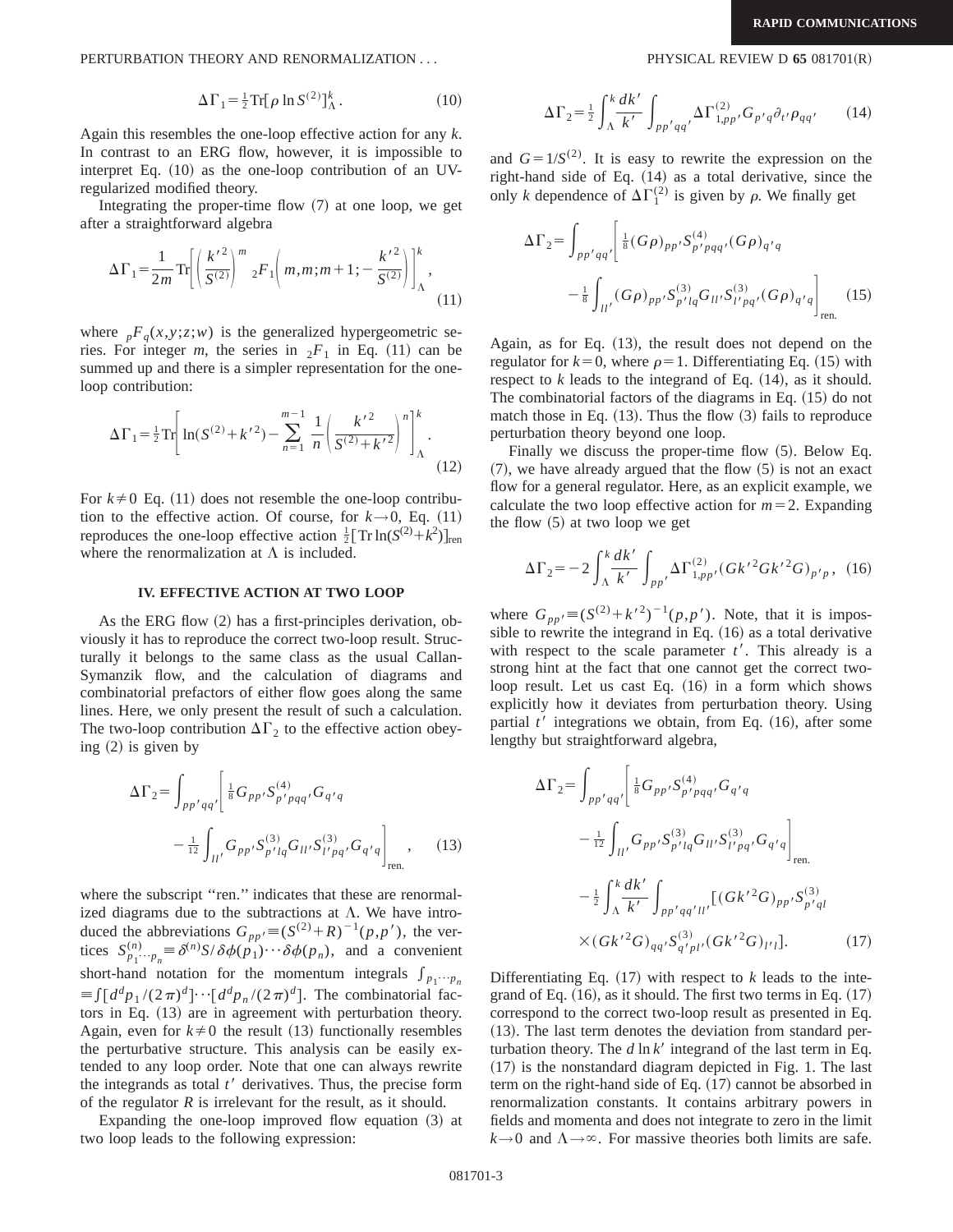

FIG. 1. The integrand of the nonstandard term in Eq.  $(17)$ . The two vertices  $S^{(3)}$  are denoted by  $\bullet$ , the six internal lines are the propagators  $G = (S^{(2)} + k^2)^{-1}$ , and the three insertions correspond to  $k^2$ .

Consequently this term displays a nontrivial deviation of the proper-time flow from perturbation theory. The form of the integrand is that of the sunset graph where all propagators have been substituted by their squares. This is clearly related to the fact that the form of the proper-time flow is that of a Callan-Symanzik flow with all propagators substituted by their squares.

To be more explicit, consider the example of a massive  $\phi^{\cdot}$ 4 theory with mass *M* and quartic interaction  $(\lambda/4!) \int d^dx \phi^4$ . The contribution of the nonstandard diagram to the propagator is obtained after taking the second derivative with respect to the fields in Eq. (17) at  $\phi=0$ . We find

$$
\lambda^{2} \int_{\infty}^{0} \frac{dk}{k} \int \frac{d^{d}q}{(2\pi)^{d}} \frac{d^{d}l}{(2\pi)^{d}} \left[ \frac{k^{2}}{(k^{2} + M^{2} + q^{2})^{2}} \right] \times \frac{k^{2}}{(k^{2} + M^{2} + l^{2})^{2}} \frac{k^{2}}{(k^{2} + M^{2} + (l + q - p)^{2})^{2}} \Big].
$$
\n(18)

The integrand is strictly positive. Hence the integral is nonvanishing. Moreover, it has a nontrivial momentum dependence. This can be seen by evaluating the limits  $p \rightarrow 0$  and  $p \rightarrow \infty$ . For  $p \rightarrow 0$  we are left with a nonvanishing constant. In turn, for  $p \rightarrow \infty$  the expression in Eq. (18) vanishes.

#### **V. DISCUSSION**

Having established that neither  $(3)$  nor, in general,  $(5)$ provides exact flows, we want to understand what precisely causes the deviation from perturbation theory. First we recall the argument made prior to Eq.  $(3)$ : A general exact flow is related to the flow of an operator insertion in the theory. Demanding, additionally, that the flow has a one-loop structure restricts possible insertions to operators quadratic in the fields. Consequently such a flow has to depend linearly on the full propagator.

For a general flow it might be hard to decide whether one has such a situation. Already for general proper-time flows we had to take the detour of expanding general flows in the basis  $(6)$  in order to reach a conclusion. Thus, we would like to provide an additional criterion, which also reflects the necessity of a linear dependence on the full propagator. Indeed, a sufficient condition for a RG equation to reproduce perturbation theory can be deduced from the iterative structure of

the perturbation series: It suffices that the solution of a RG equation has the same iterative structure even at nonvanishing cutoff. Without this property, the corresponding RG equation has to satisfy an infinite tower of iterative constraints in order to reproduce perturbation theory in the limit, where the infrared cutoff tends to zero. Consequently, one can assess from the structure of the one-loop effective action at  $k\neq 0$  whether a flow is likely to reproduce perturbation theory.

The iterative structure discussed above is absent in the one-loop effective action given in Eq.  $(11)$  for  $k \neq 0$ . Moreover, it cannot be regained by considering linear combinations of regulators  $(6)$ . Despite this discouraging fact, let us shed some more light on the structure of proper-time flows. It is not possible to integrate a general proper-time flow beyond one loop without knowing the precise form of the regulator. Still, there are recursive relations between different proper-time flows at a given loop order. These relations tell us how the flows differ from each other for arbitrary *m*, integer or not. At two loop, and with  $G = (S^{(2)} + k^2)^{-1}$ , the most general recursion relation is given by  $[7]$ 

$$
\Delta\Gamma_{2,m} - \Delta\Gamma_{2,m-1} = \frac{1}{2} \int_{\infty}^{0} \frac{dk}{k} \text{Tr}\left[ (Gk^2)^{m-1} G \times \left( \frac{m}{m-1} k^2 G - 1 \right) \frac{\delta^2}{(\delta \phi)^2} \times \text{Tr}(Gk^2)^{m-1} \right], \tag{19}
$$

apart from irrelevant terms from the different renormalization procedures for the two flows. The difference  $(19)$  (or, more generally,  $\Delta\Gamma_{2,m} - \Delta\Gamma_{2,m-n}$  with integer *n*) depends on arbitrarily high powers of the fields and does not integrate to zero.

Equation  $(19)$  can be used to give an independent explicit proof of the nonexactness of general proper-time flows. To that end, let us assume for a moment that the proper-time flow for a particular  $m_0$  is exact. Then it follows from Eq.  $(19)$  that all flows with  $m = m_0 + n$  for integer *n* are not exact, because the corresponding terms  $(19)$  do not vanish identically in the fields. Hence, of all proper-time flows of the form  $(5)$  with regulators  $(6)$  or finite linear combination thereof, the set of exact flows is of measure zero. This has an immediate consequence for flows with integer *m*. The Callan-Symanzik flow  $(m=1)$  is exact, but any flow with integer  $m > 1$ , or any linear combinations thereof, are not exact. Hence, the structure of the findings for  $m=2$  is present for arbitrary  $m$ , and Eq.  $(19)$  provides an independent explicit proof for the general statement derived after Eq.  $(7)$ .

Thus, for proper-time flows, we arrive at the following picture. The only known exact proper-time flow is the Callan-Symanzik flow. Other exact proper-time flows—if they exist—would require a linear dependence on the full propagator, possibly in some disguise. Based on our findings, no further exact flows can be found within the set of regulators  $(6)$ , which covers all flows previously studied in the literature. Of course, it is not excluded that a regulator,